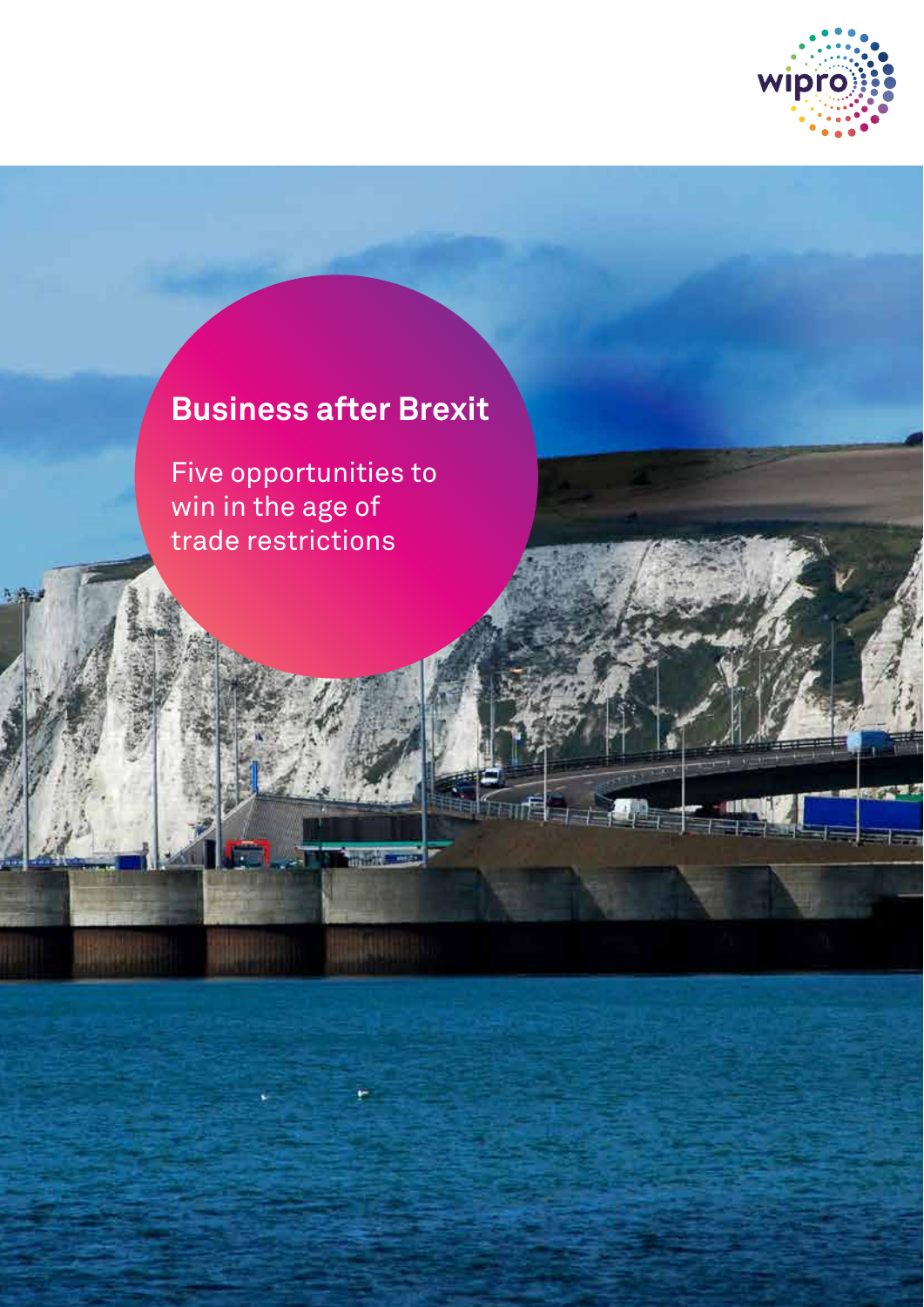n the integrated world of commerce, the results of the 2016 UK Brexit referendum have  $\blacksquare$  triggered a global avalanche of speculations and scenario-planning to prepare for various outcomes of the United Kingdom's exit from the European Union.

Fuelled by scenarios of job losses, product shortages, and economic slow-downs, businesses are considering relocating their operations, transportation, and logistics to prepare for arguably the biggest impact on international trade since the end of the Cold War.

As we enter a new age of dynamic uncertainty, a fragmented, disrupted, and volatile view of the world of commerce is replacing a more stable, integrated view, resulting in a number of shifts in macroeconomic focus. Below, we detail these shifts using Francis Aguilar's 1960s six-dimensional PESTEL framework<sup>1</sup>, a tool used to assess macro-environmental factors.

Brexit sheds a glaring light on these shifts, in particular on the political, economic, and legal dimensions. But is all this change for the worse, or are there emerging opportunities for new digital business capabilities that can withstand volatility?

We believe there are. As potential trade barriers from Brexit and between major markets such as the US and China increasingly become part of everyday life, digital-age capabilities – coupled with enterprise agility – will become more and more critical to international operations. Here we consider five capabilities that businesses should consider prioritising to not only sustain existing operations but also expand their digital capabilities and turn current uncertainties into value-generating opportunities.

| <b>Dimension</b>    | <b>Historic macroeconomic focus</b>                                                                                    | <b>Current macroeconomic outlook</b>                                                          |
|---------------------|------------------------------------------------------------------------------------------------------------------------|-----------------------------------------------------------------------------------------------|
| $P -$ Political     | Creating holistic trade zones and<br>economic areas such as EU and NAFTA                                               | Navigating fragmentation of national<br>interests and rapidly changing rules<br>(and rulers)  |
| $E - Economic$      | Stabilising currencies and established<br>global business principles. Right-shoring<br>of activities in global context | Hedging against increased market<br>volatility and shifts in buying power                     |
| $S - Social$        | Defining practices in corporate social<br>responsibility                                                               | Managing increase in social undercurrents<br>that influence politics and rules of<br>commerce |
| T - Technological   | Continuously increasing maturity across<br>all aspects of international commerce                                       | Staying competitive in the age of<br>disruptive technology leaps                              |
| $E$ – Environmental | Gradually increased focus but rarely top<br>priority                                                                   | Increasingly at top of corporate<br>decision-making considerations                            |
| $L -$ Legal         | Alignment to enable commerce between<br>major hubs                                                                     | Use of tariffs and legal context to either<br>attract investments or protect commerce         |

Figure 1: PESTEL framework comparison of historic and current macroeconomic outlooks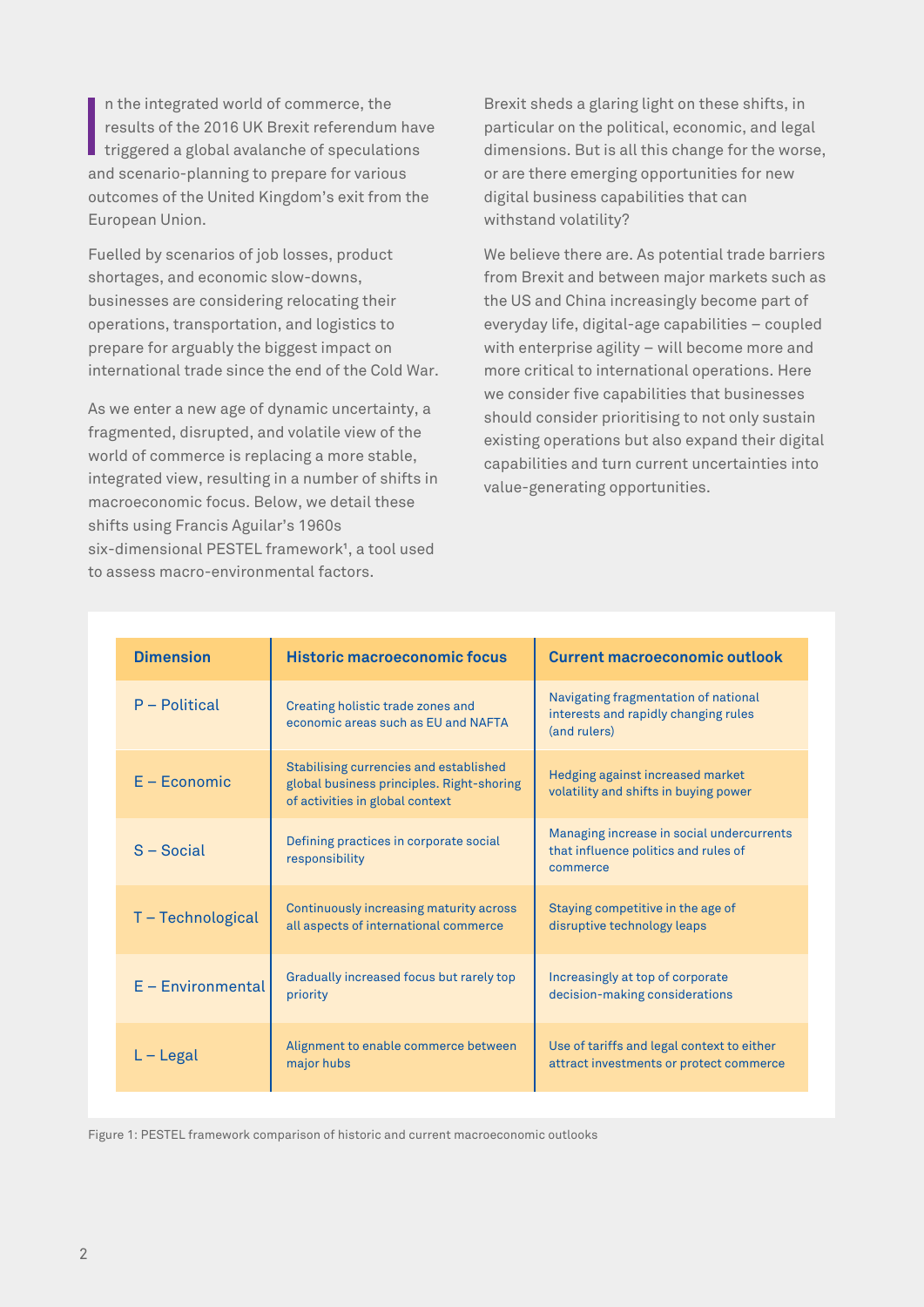### **Five opportunities for agile enterprises**



### **Value chain risk and resilience management**

**Business impact:** In the current operating environment, the main challenge is increased macroeconomic volatility. Value chain disruptions caused by natural disasters, supplier problems, or isolated industrial actions were historically managed through a business continuity framework. Today, the ability of a business to accurately simulate and respond to disruptions in an integrated value chain is becoming a key differentiator.

**Opportunity:** Whether deployed to seamlessly re-route shipments, change schedules for manufacturing operations, launch a new e-commerce portal at speed, or rapidly establish new legal and trading entities to respond to changes in the macroeconomic environment, the ability to manage value-chain risks and maintain operational resilience are becoming corporate priorities. This know-how is key to protecting both revenue and the ability to explore new market opportunities.

**The way forward:** Establish practices to regularly and proactively measure and stress-test operational resilience and address the greatest risk vs impact combination. As well as, establish dynamic business rules and autonomous cells for critical operations.



### **Tariff and trade optimisation**

**Business impact:** While most major trading channels for physical and financial flows have long been established and optimised, there are continuous changes in most major markets that require consistent monitoring and optimisation.

**Opportunity:** Consider maritime logistics, where recent developments have created new opportunities in customs clearance and value-added taxation. Smart ports, which allow seamless API-based integration across all physical and information transactions (and recently the legal acceptance of electronic bills of lading in most geographies), are enabling fully digital information flows and much faster transaction processing.

**The way forward:** Baseline and monitor tariffs as part of regular cost-to-serve analysis and explore-optimisation simulations. Consider segmenting major business channels to optimally manage tariff vs the volume of goods shipped.



### **Information brokering**

**Business impact:** The age of outsourcing operations and greater use of fungible assets is putting significant emphasis on the core competency of brokering information across a changing array of parties. In most scenarios, these exchanges follow established routes of trading partners and trading lanes.

**Opportunity:** In times of trade restrictions, businesses can leverage information-brokering capabilities to manage and optimise higher complexity information flows and new legal barriers more quickly than the competition.

**The way forward:** Elevate information brokering from its traditional place in the data and information-technology world to the position of a strategic enabler. Consider information-collaboration platform architectures that will allow seamless integration with third-party providers, as well as deep analytics to improve speed and processing volume.



## **Business model redesign**

**Business impact:** The new normal is operational agility. Businesses need to rapidly react to the new rules, which will likely continue to evolve. Organisational rigidity, on the other hand, can cause businesses to lose pace with marketplace dynamics and fall behind.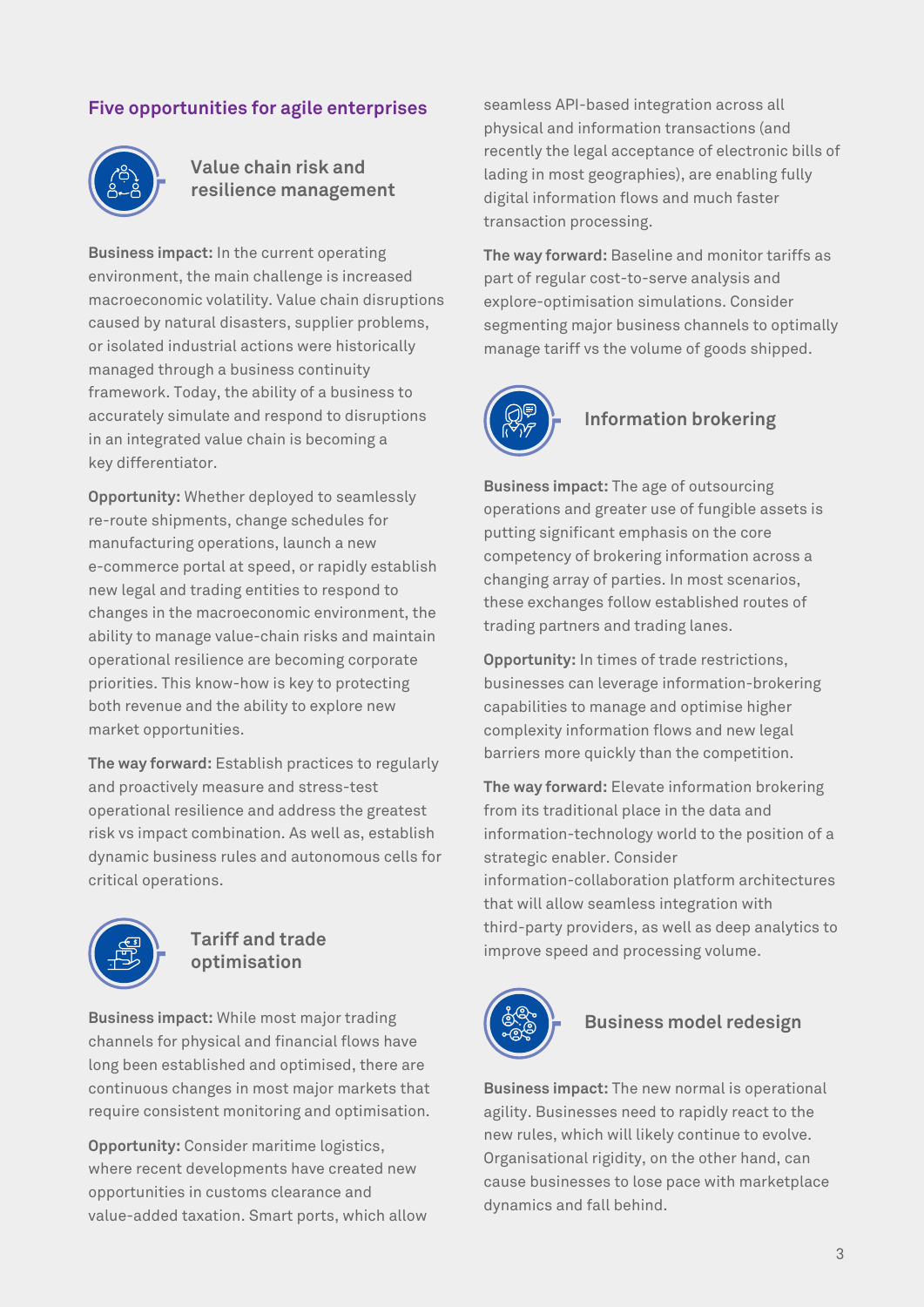**Opportunity:** Businesses can differentiate themselves by developing a business service architecture for a modular supply chain, for instance, using fungible assets or micro-services to bridge a changing landscape. Businesses should also continuously redesign legacy operations to remain competitive.

**The way forward:** Regularly review business models (market-to-order and order-to-cash) in order to optimise speed, profitability, and customer-centricity. Enable portfolio segmentation and rapid responses to shifts in portfolio priorities.



#### **Actively create new revenue streams**

**Business impact:** Trade restrictions are as old as commerce itself and clearly still very much alive in today's world. Trade restrictions in the digital

age are the ultimate test of enterprise agility, but business model redesign might not be sufficient to create sustainable future growth. In a rapidly changing world, exploring new ways of monetising information, assets, and volatility will become an important business capability.

**Opportunity:** Digital businesses have embraced the notion of orchestrating anything and everything to satisfy market demand rapidly and economically. Combining established operations or underlying assets such as distribution networks or manufacturing capacity, customer service centres or billing operations in conjunction with a highly developed ability to broker information allows rapid creation of a differentiated orchestrated market offering. Here are a few examples:

Actively embracing a trade barrier to provide new products or services to the 'inside' market – which has a limited choice of alternative suppliers.

Creating niche value-added service offerings for businesses that lack the scale or orchestration capability.





Gaining first-mover advantage to efficiently manage a trade restriction, therefore gaining unparalleled access to both sides of the divide.

Providing advisory or other specialist services to support others.



Figure 2: Illustrative list of differentiated orchestrated market offerings

**The way forward:** Reconsider the revenue-generation potential of your organisation's established assets, information, and business-partner landscape through the lens of digital business enablement to identify revenue streams in new value constellations.

The impact of trade restrictions on the global economy will likely result in short term challenges for business. However, this is also an opportunity for enterprises to become more agile and adaptive for future volatilities in global trade. Enterprises that can build agility into their DNA will lead from the front in the future.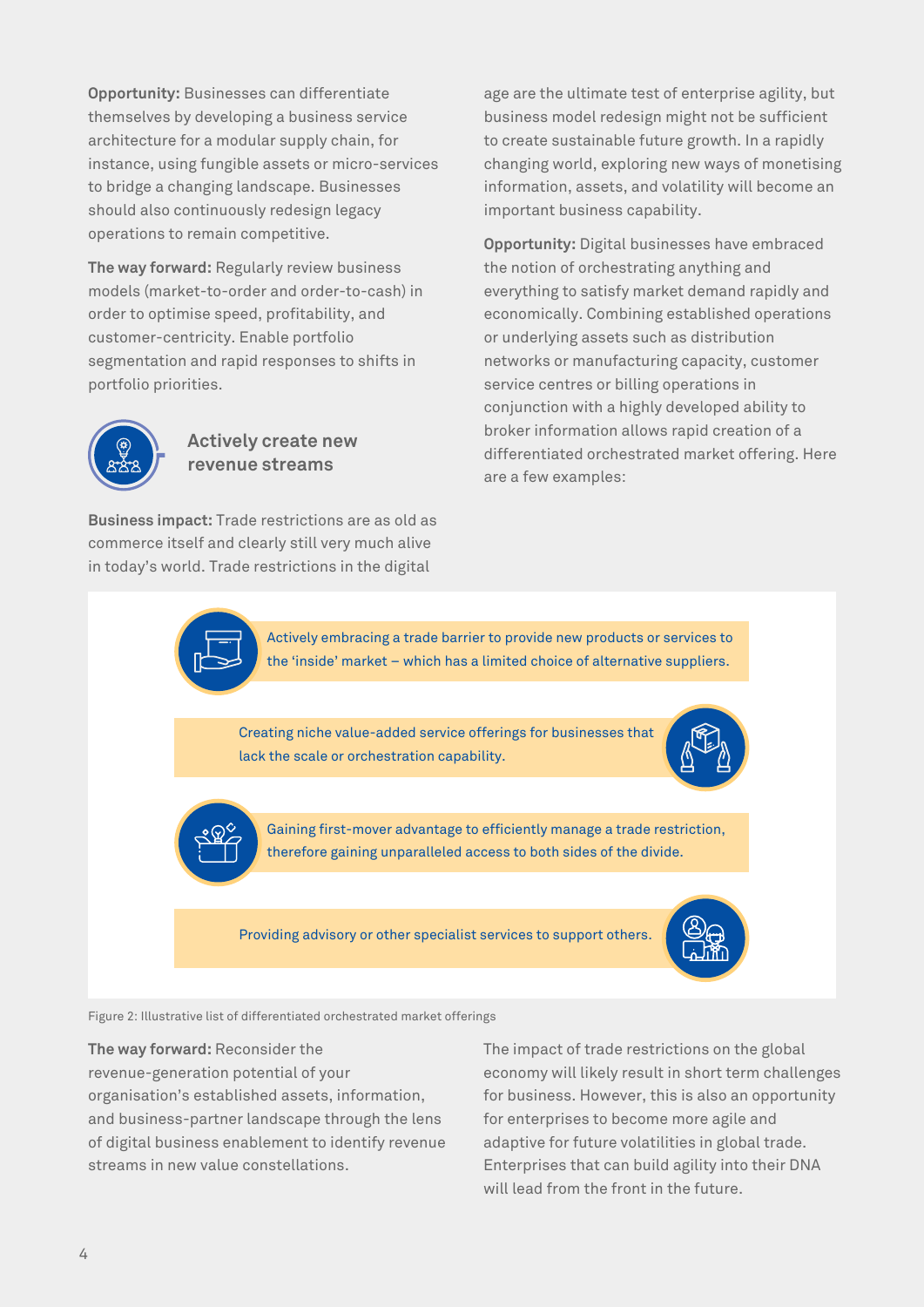### **About the author**

**Sebastian Ennulat** is Partner and global practice head for Wipro's Digital Value Chain Consulting practice, Wipro Limited.

Get in touch: global.consulting@wipro.com